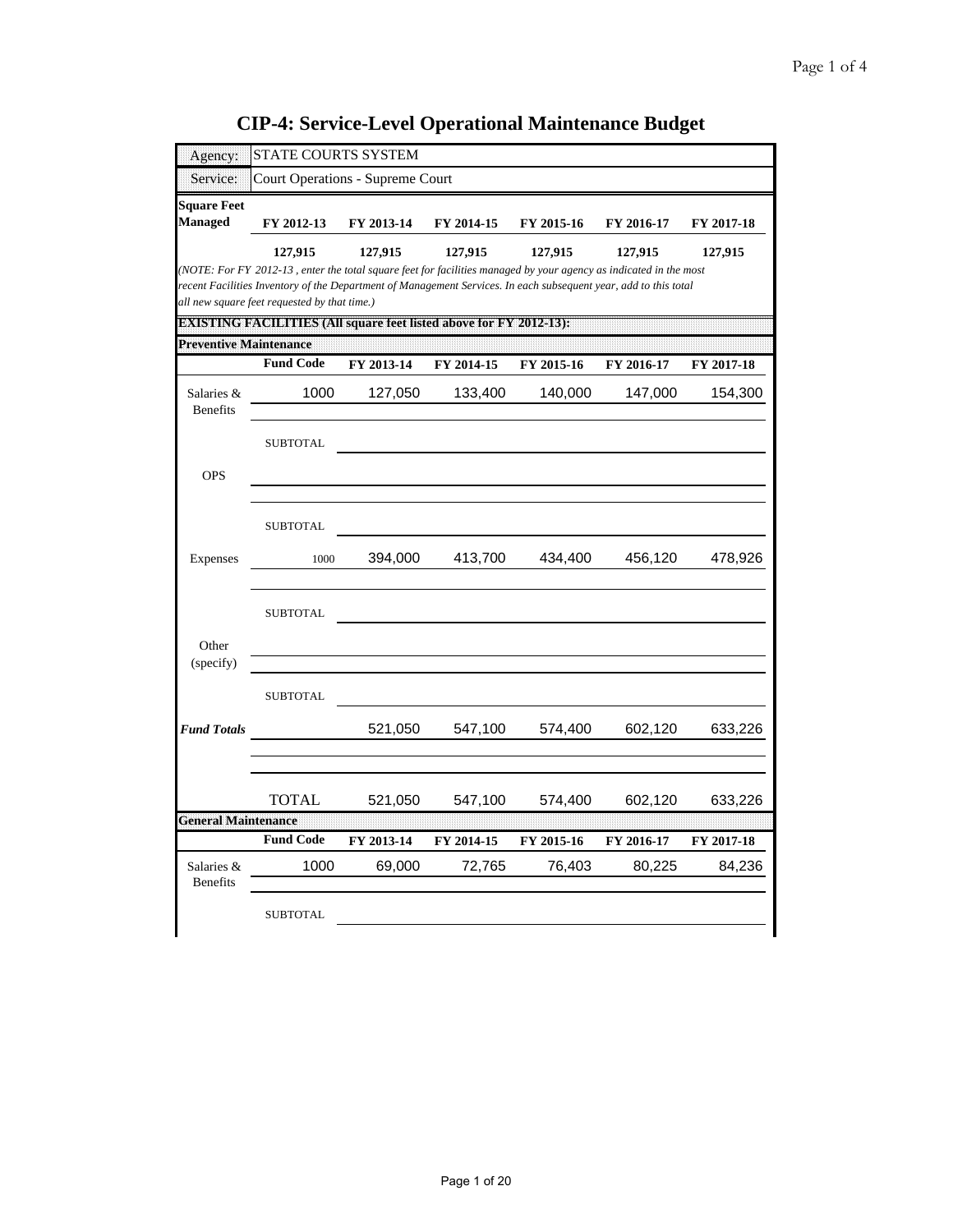| <b>OPS</b>                     | 1000             | 108,000    | 113,400    | 119,070    | 125,070    | 131,323    |
|--------------------------------|------------------|------------|------------|------------|------------|------------|
|                                | <b>SUBTOTAL</b>  |            |            |            |            |            |
| Expenses                       | 1000             | 57,000     | 60,000     | 63,000     | 66,150     | 69,457     |
|                                | <b>SUBTOTAL</b>  |            |            |            |            |            |
| Other<br>(specify)             |                  |            |            |            |            |            |
|                                | <b>SUBTOTAL</b>  |            |            |            |            |            |
| <b>Fund Totals</b>             | 1000             | 234,300    | 246,165    | 258,473    | 271,445    | 285,017    |
|                                | <b>TOTAL</b>     | 234,300    | 246,165    | 258,473    | 271,445    | 285,017    |
| <b>Routine Operating Costs</b> | <b>Fund Code</b> | FY 2013-14 | FY 2014-15 | FY 2015-16 | FY 2016-17 | FY 2017-18 |
| Salaries &<br><b>Benefits</b>  | 1000             | 327,600    | 343,980    | 361,179    | 379,237    | 398,293    |
|                                | <b>SUBTOTAL</b>  |            |            |            |            |            |
| <b>OPS</b>                     |                  |            |            |            |            |            |
|                                | <b>SUBTOTAL</b>  |            |            |            |            |            |
| Expenses                       | 1000             | 74,700     | 77,700     | 81,585     | 85,664     | 89,947     |
|                                | <b>SUBTOTAL</b>  |            |            |            |            |            |
| Other<br>(specify)             |                  |            |            |            |            |            |
|                                | SUBTOTAL         |            |            |            |            |            |
| <b>Fund Totals</b>             | 1000             | 402,300    | 441,680    | 442,764    | 464,901    | 488,267    |
|                                | <b>TOTAL</b>     | 402,300    | 241,680    | 442,764    | 464,901    | 488,267    |

**CIP-4: Service-Level Operational Maintenance Budget**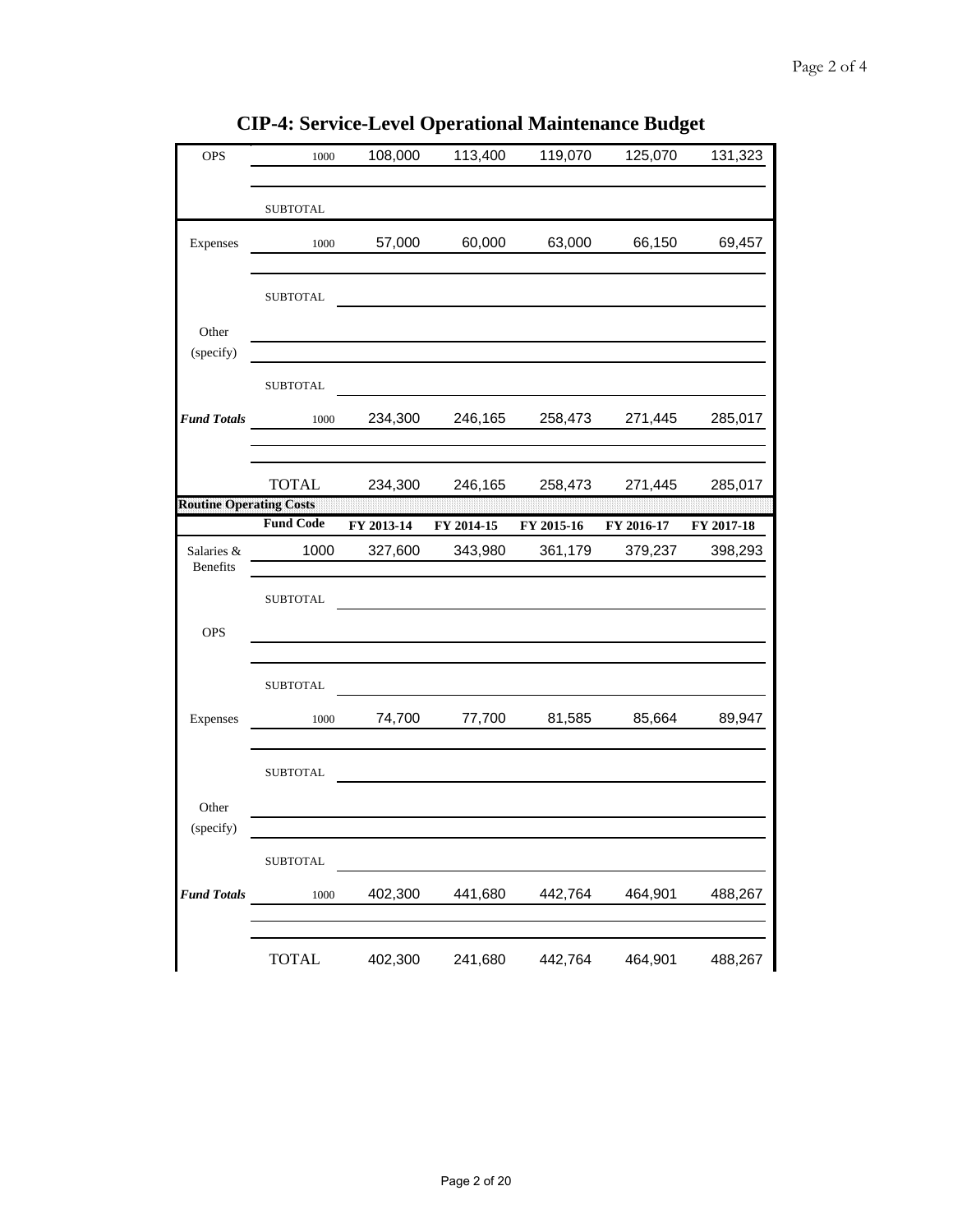| <b>Preventive Maintenance</b> |                  |            |            |            |            |            |
|-------------------------------|------------------|------------|------------|------------|------------|------------|
|                               | <b>Fund Code</b> | FY 2013-14 | FY 2014-15 | FY 2015-16 | FY 2016-17 | FY 2017-18 |
| Salaries &<br>Benefits        |                  |            |            |            |            |            |
|                               | <b>SUBTOTAL</b>  |            |            |            |            |            |
| OPS                           |                  |            |            |            |            |            |
|                               | <b>SUBTOTAL</b>  |            |            |            |            |            |
| Expenses                      |                  |            |            |            |            |            |
|                               | <b>SUBTOTAL</b>  |            |            |            |            |            |
| Other<br>(specify)            |                  |            |            |            |            |            |
|                               | <b>SUBTOTAL</b>  |            |            |            |            |            |
| <b>Fund Totals</b>            |                  |            |            |            |            |            |
|                               |                  |            |            |            |            |            |
|                               |                  |            |            |            |            |            |
|                               | <b>TOTAL</b>     |            |            |            |            |            |
|                               |                  |            |            |            |            |            |
| Salaries &<br>Benefits        | <b>Fund Code</b> | FY 2013-14 | FY 2014-15 | FY 2015-16 | FY 2016-17 | FY 2017-18 |
| <b>General Maintenance</b>    | <b>SUBTOTAL</b>  |            |            |            |            |            |
| <b>OPS</b>                    |                  |            |            |            |            |            |
|                               | <b>SUBTOTAL</b>  |            |            |            |            |            |
| Expenses                      |                  |            |            |            |            |            |
|                               | SUBTOTAL         |            |            |            |            |            |
| Other<br>(specify)            |                  |            |            |            |            |            |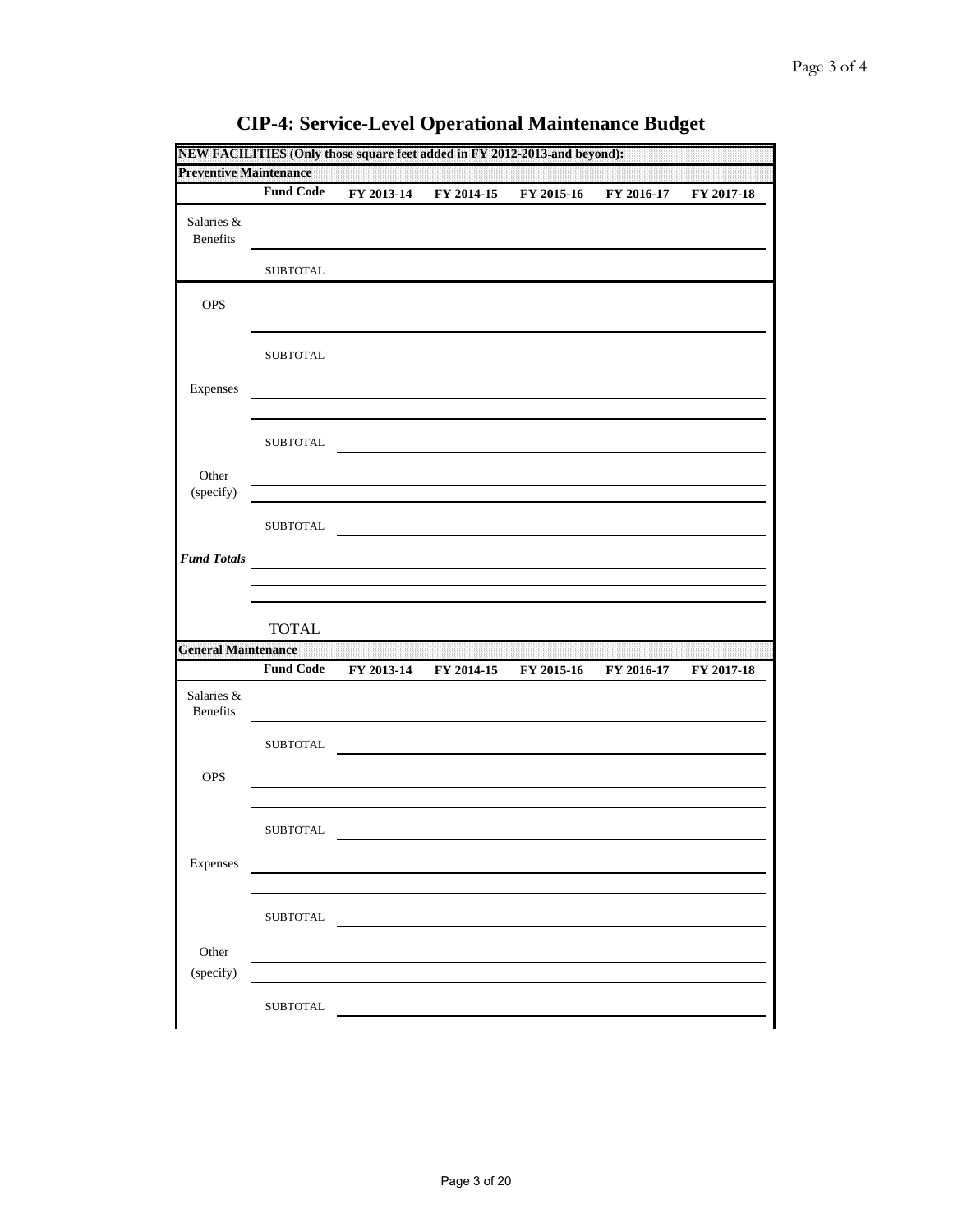| <b>Fund Totals</b>             |                  | <u> 1989 - Johann Barbara, martxa alemaniar a</u> |                                                                                                                      |            |
|--------------------------------|------------------|---------------------------------------------------|----------------------------------------------------------------------------------------------------------------------|------------|
|                                |                  |                                                   |                                                                                                                      |            |
|                                | <b>TOTAL</b>     |                                                   |                                                                                                                      |            |
| <b>Routine Operating Costs</b> |                  |                                                   |                                                                                                                      |            |
|                                | <b>Fund Code</b> |                                                   | FY 2013-14 FY 2014-15 FY 2015-16 FY 2016-17                                                                          | FY 2017-18 |
| Salaries &<br><b>Benefits</b>  |                  |                                                   |                                                                                                                      |            |
|                                | ${\tt SUBTOTAL}$ |                                                   | <u> 1980 - Jan Sterlin Sterlin Sterlin Sterlin Sterlin Sterlin Sterlin Sterlin Sterlin Sterlin Sterlin Sterlin S</u> |            |
| <b>OPS</b>                     |                  |                                                   |                                                                                                                      |            |
|                                | <b>SUBTOTAL</b>  |                                                   |                                                                                                                      |            |
| Expenses                       |                  |                                                   |                                                                                                                      |            |
|                                | <b>SUBTOTAL</b>  |                                                   |                                                                                                                      |            |
| Other                          |                  |                                                   |                                                                                                                      |            |
| (specify)                      |                  |                                                   |                                                                                                                      |            |
|                                | <b>SUBTOTAL</b>  |                                                   |                                                                                                                      |            |
| <b>Fund Totals</b>             |                  |                                                   |                                                                                                                      |            |
|                                |                  |                                                   |                                                                                                                      |            |
|                                | <b>TOTAL</b>     |                                                   |                                                                                                                      |            |

**CIP-4: Service-Level Operational Maintenance Budget**

*Office of Policy and Budget - July 2012*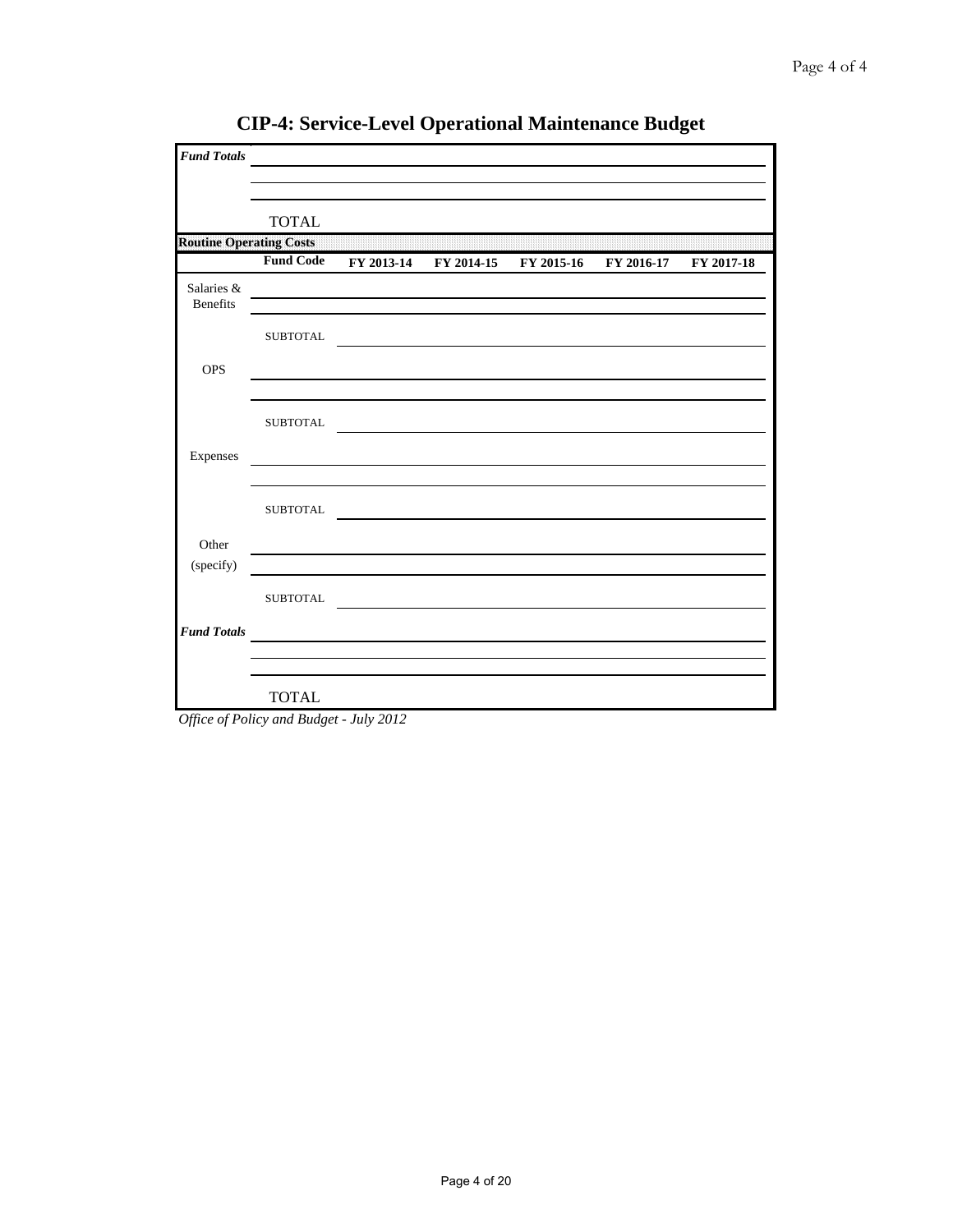| Agency:                              | STATE COURTS SYSTEM                                                                                                                                                                                                                                                                                                                                                          |                                            |            | Second District Court of Appeal |            |            |
|--------------------------------------|------------------------------------------------------------------------------------------------------------------------------------------------------------------------------------------------------------------------------------------------------------------------------------------------------------------------------------------------------------------------------|--------------------------------------------|------------|---------------------------------|------------|------------|
| Service:                             |                                                                                                                                                                                                                                                                                                                                                                              | <b>Court Operations - Appellate Courts</b> |            |                                 |            |            |
| <b>Square Feet</b><br><b>Managed</b> | FY 2012-13                                                                                                                                                                                                                                                                                                                                                                   | FY 2013-14                                 | FY 2014-15 | FY 2015-16                      | FY 2016-17 | FY 2017-18 |
|                                      | 26,300<br>(NOTE: For FY 2012-13, enter the total square feet for facilities managed by your agency as indicated in the most<br>recent Facilities Inventory of the Department of Management Services. In each subsequent year, add to this total<br>all new square feet requested by that time.)<br><b>EXISTING FACILITIES (All square feet listed above for FY 2012-13):</b> | 26,300                                     | 26,300     | 26,300                          | 26,300     | 26,300     |
| <b>Preventive Maintenance</b>        |                                                                                                                                                                                                                                                                                                                                                                              |                                            |            |                                 |            |            |
|                                      | <b>Fund Code</b>                                                                                                                                                                                                                                                                                                                                                             | FY 2013-14                                 | FY 2014-15 | FY 2015-16                      | FY 2016-17 | FY 2017-18 |
| Salaries &<br><b>Benefits</b>        | 1000                                                                                                                                                                                                                                                                                                                                                                         | 26,626                                     | 27,425     | 28,248                          | 29,095     | 29,968     |
|                                      | <b>SUBTOTAL</b>                                                                                                                                                                                                                                                                                                                                                              |                                            |            |                                 |            |            |
| <b>OPS</b>                           |                                                                                                                                                                                                                                                                                                                                                                              |                                            |            |                                 |            |            |
|                                      | <b>SUBTOTAL</b>                                                                                                                                                                                                                                                                                                                                                              |                                            |            |                                 |            |            |
| Expenses                             | 4000                                                                                                                                                                                                                                                                                                                                                                         | 29,893                                     | 30,790     | 31,714                          | 32,665     | 33,645     |
|                                      | <b>SUBTOTAL</b>                                                                                                                                                                                                                                                                                                                                                              |                                            |            |                                 |            |            |
| Other<br>(specify)                   | 100777                                                                                                                                                                                                                                                                                                                                                                       | 6,374                                      | 6,565      | 6,762                           | 6,965      | 7,174      |
|                                      | <b>SUBTOTAL</b>                                                                                                                                                                                                                                                                                                                                                              |                                            |            |                                 |            |            |
| <b>Fund Totals</b>                   |                                                                                                                                                                                                                                                                                                                                                                              | 62,893                                     | 64,780     | 66,724                          | 68,725     | 70,787     |
|                                      | TOTAL                                                                                                                                                                                                                                                                                                                                                                        | 62,893                                     | 64,780     | 66,724                          | 68,725     | 70,787     |
| <b>General Maintenance</b>           | <b>Fund Code</b>                                                                                                                                                                                                                                                                                                                                                             | FY 2013-14                                 | FY 2014-15 | FY 2015-16                      | FY 2016-17 | FY 2017-18 |
| Salaries &<br><b>Benefits</b>        | 1000                                                                                                                                                                                                                                                                                                                                                                         | 26,626                                     | 27,425     | 28,248                          | 29,095     | 29,968     |
|                                      | <b>SUBTOTAL</b>                                                                                                                                                                                                                                                                                                                                                              |                                            |            |                                 |            |            |

**CIP-4: Service-Level Operational Maintenance Budget**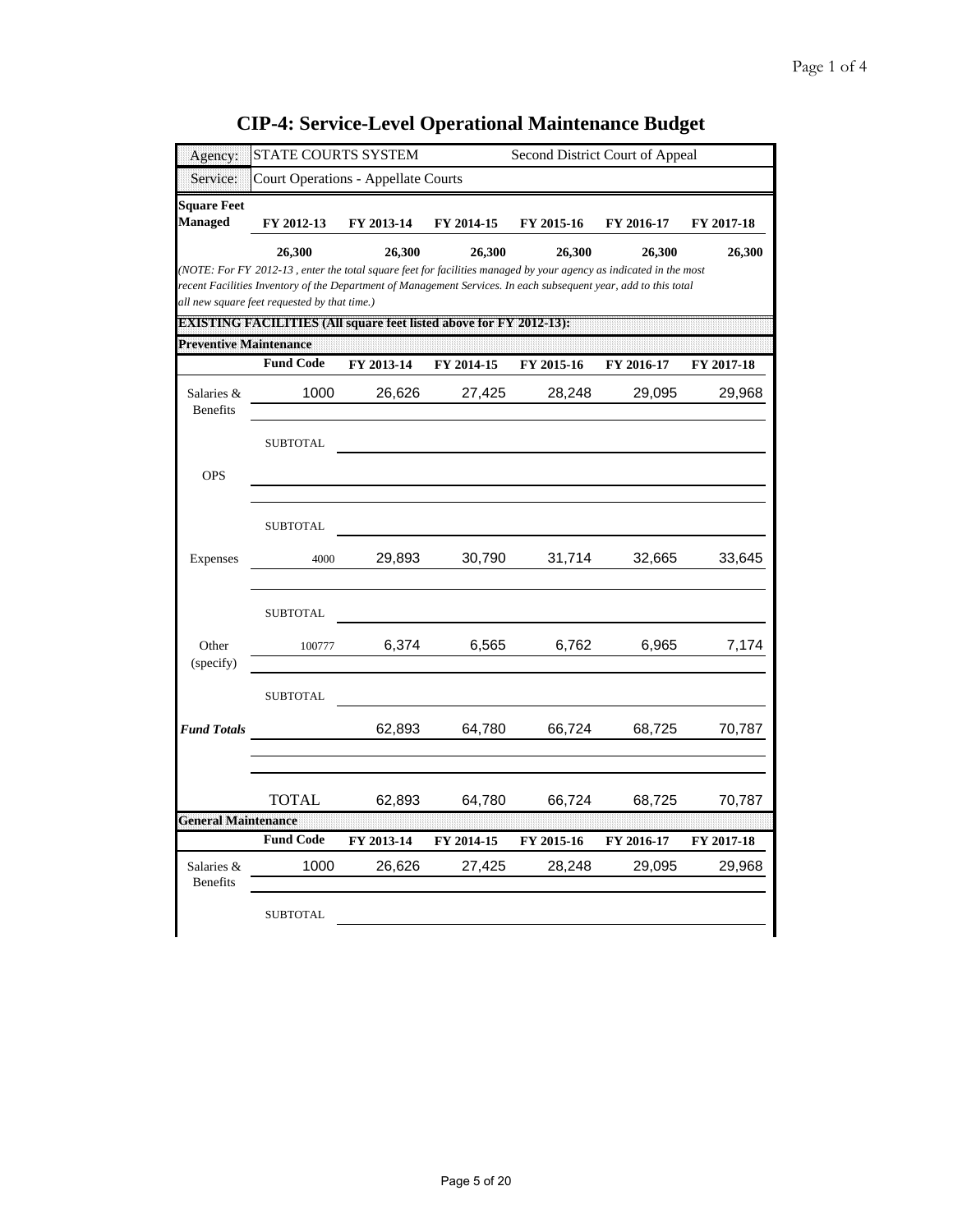| <b>OPS</b>                     |                  |            |            |            |            |            |
|--------------------------------|------------------|------------|------------|------------|------------|------------|
|                                |                  |            |            |            |            |            |
|                                | <b>SUBTOTAL</b>  |            |            |            |            |            |
| Expenses                       | 4000             | 572        | 600        | 630        | 662        | 695        |
|                                | <b>SUBTOTAL</b>  |            |            |            |            |            |
| Other<br>(specify)             | 100777           | 12,996     | 13,646     | 14,328     | 15,044     | 15,797     |
|                                | <b>SUBTOTAL</b>  |            |            |            |            |            |
| <b>Fund Totals</b>             |                  | 40,194     | 41,671     | 43,206     | 44,801     | 46,460     |
|                                | <b>TOTAL</b>     | 40,193     | 41,671     | 43,206     | 44,801     | 46,460     |
| <b>Routine Operating Costs</b> |                  |            |            |            |            |            |
|                                | <b>Fund Code</b> | FY 2013-14 | FY 2014-15 | FY 2015-16 | FY 2016-17 | FY 2017-18 |
| Salaries &<br><b>Benefits</b>  | 1000             | 53,494     | 55,099     | 56,752     | 58,454     | 60,208     |
|                                | <b>SUBTOTAL</b>  |            |            |            |            |            |
| <b>OPS</b>                     |                  |            |            |            |            |            |
|                                | <b>SUBTOTAL</b>  |            |            |            |            |            |
| Expenses                       | 4000             | 64,740     | 68,494     | 72,466     | 76,669     | 81,117     |
|                                | <b>SUBTOTAL</b>  |            |            |            |            |            |
| Other                          | 100777           |            |            |            |            |            |
| (specify)                      |                  |            |            |            |            |            |
|                                | <b>SUBTOTAL</b>  |            |            |            |            |            |
| <b>Fund Totals</b>             |                  | 118,234    | 123,593    | 129,218    | 135,123    | 141,325    |
|                                | <b>TOTAL</b>     | 118,234    | 123,593    | 129,218    | 135,123    | 141,325    |

**CIP-4: Service-Level Operational Maintenance Budget**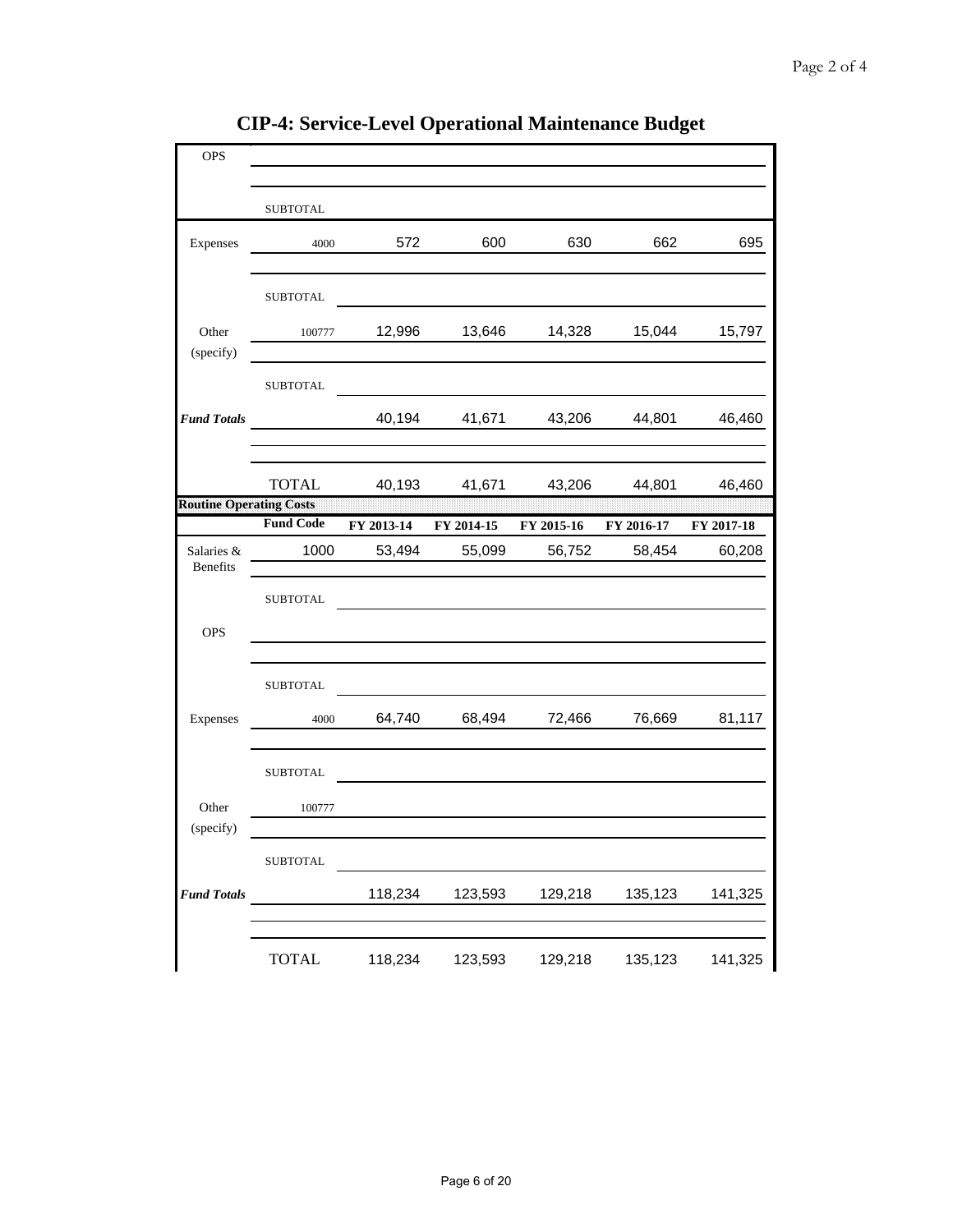| <b>Preventive Maintenance</b> |                  |            |            |            |            |            |
|-------------------------------|------------------|------------|------------|------------|------------|------------|
|                               | <b>Fund Code</b> | FY 2013-14 | FY 2014-15 | FY 2015-16 | FY 2016-17 | FY 2017-18 |
| Salaries &<br>Benefits        |                  |            |            |            |            |            |
|                               | <b>SUBTOTAL</b>  |            |            |            |            |            |
| OPS                           |                  |            |            |            |            |            |
|                               | <b>SUBTOTAL</b>  |            |            |            |            |            |
| Expenses                      |                  |            |            |            |            |            |
|                               | <b>SUBTOTAL</b>  |            |            |            |            |            |
| Other<br>(specify)            |                  |            |            |            |            |            |
|                               | <b>SUBTOTAL</b>  |            |            |            |            |            |
| <b>Fund Totals</b>            |                  |            |            |            |            |            |
|                               |                  |            |            |            |            |            |
|                               |                  |            |            |            |            |            |
|                               | <b>TOTAL</b>     |            |            |            |            |            |
|                               |                  |            |            |            |            |            |
| Salaries &<br>Benefits        | <b>Fund Code</b> | FY 2013-14 | FY 2014-15 | FY 2015-16 | FY 2016-17 | FY 2017-18 |
| <b>General Maintenance</b>    | <b>SUBTOTAL</b>  |            |            |            |            |            |
| <b>OPS</b>                    |                  |            |            |            |            |            |
|                               | <b>SUBTOTAL</b>  |            |            |            |            |            |
| Expenses                      |                  |            |            |            |            |            |
|                               | SUBTOTAL         |            |            |            |            |            |
| Other<br>(specify)            |                  |            |            |            |            |            |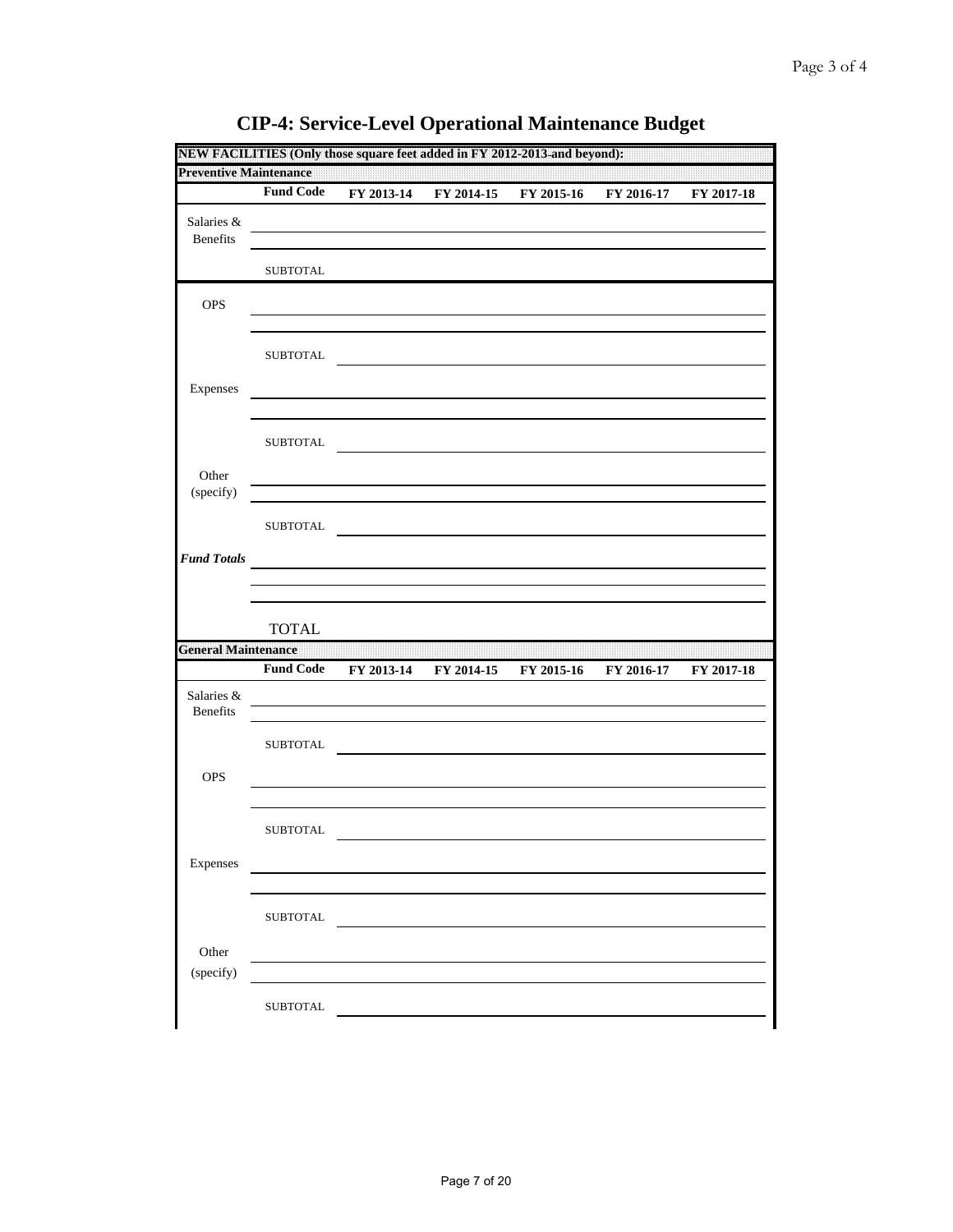| <b>Fund Totals</b>             |                 |                                                                                                                 |                                                       |            |
|--------------------------------|-----------------|-----------------------------------------------------------------------------------------------------------------|-------------------------------------------------------|------------|
|                                | <b>TOTAL</b>    |                                                                                                                 |                                                       |            |
| <b>Routine Operating Costs</b> |                 |                                                                                                                 |                                                       |            |
|                                |                 |                                                                                                                 | Fund Code FY 2013-14 FY 2014-15 FY 2015-16 FY 2016-17 | FY 2017-18 |
| Salaries &<br><b>Benefits</b>  |                 |                                                                                                                 |                                                       |            |
|                                | <b>SUBTOTAL</b> |                                                                                                                 |                                                       |            |
| <b>OPS</b>                     |                 |                                                                                                                 |                                                       |            |
|                                | <b>SUBTOTAL</b> |                                                                                                                 |                                                       |            |
| Expenses                       |                 |                                                                                                                 |                                                       |            |
|                                | <b>SUBTOTAL</b> |                                                                                                                 |                                                       |            |
| Other                          |                 |                                                                                                                 |                                                       |            |
| (specify)                      |                 |                                                                                                                 |                                                       |            |
|                                | <b>SUBTOTAL</b> |                                                                                                                 |                                                       |            |
| <b>Fund Totals</b>             |                 | the contract of the contract of the contract of the contract of the contract of the contract of the contract of |                                                       |            |
|                                | <b>TOTAL</b>    |                                                                                                                 |                                                       |            |

**CIP-4: Service-Level Operational Maintenance Budget**

*Office of Policy and Budget - July 2012*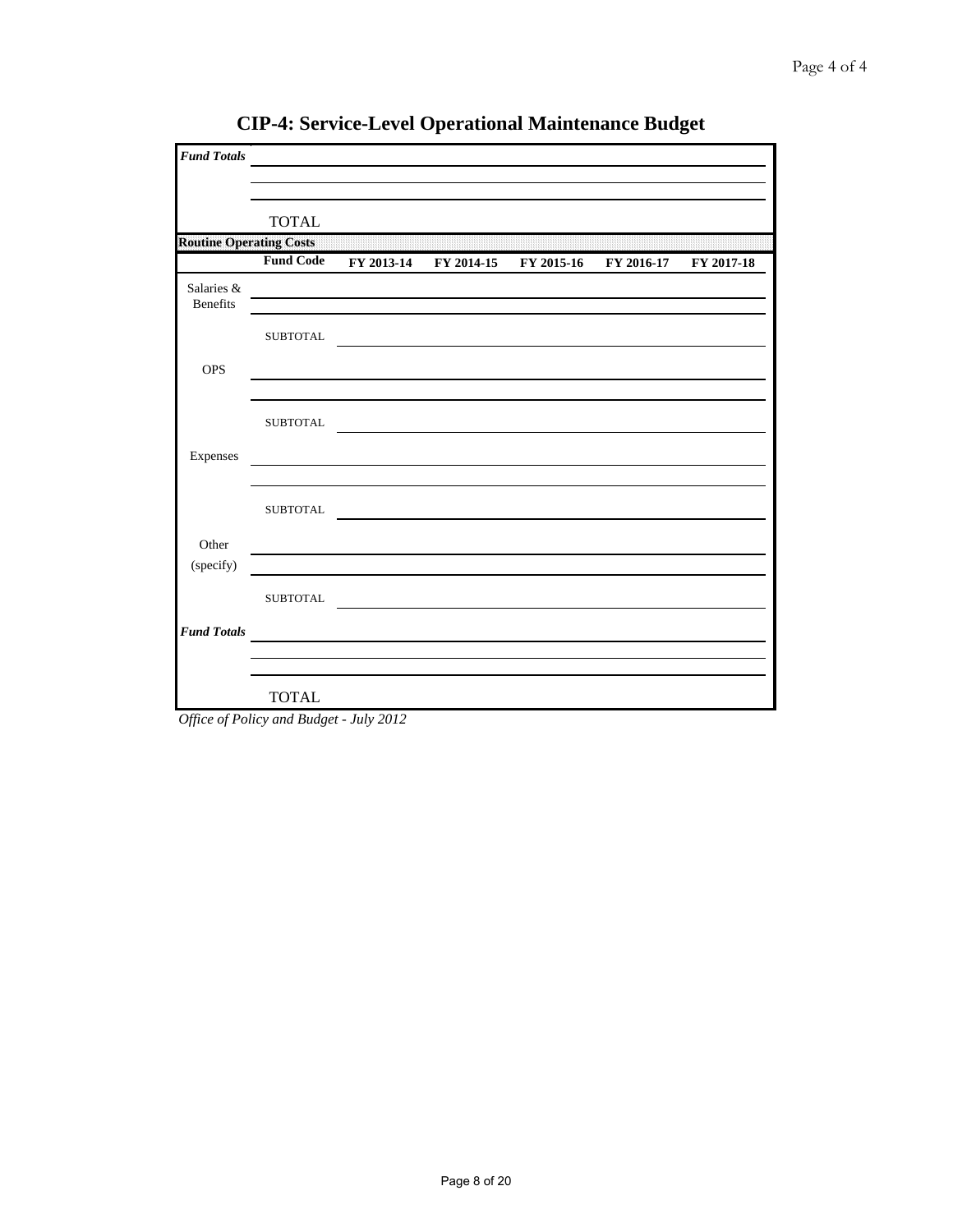| Agency:                              | STATE COURTS SYSTEM                                                                                                                                                                                                                                                                   |            |            |            | Third District Court of Appeal |            |
|--------------------------------------|---------------------------------------------------------------------------------------------------------------------------------------------------------------------------------------------------------------------------------------------------------------------------------------|------------|------------|------------|--------------------------------|------------|
| Service:                             | <b>Court Operations - Appellate Courts</b>                                                                                                                                                                                                                                            |            |            |            |                                |            |
| <b>Square Feet</b><br><b>Managed</b> | FY 2012-13                                                                                                                                                                                                                                                                            | FY 2013-14 | FY 2014-15 | FY 2015-16 | FY 2016-17                     | FY 2017-18 |
|                                      | 49,730                                                                                                                                                                                                                                                                                | 49,730     | 49,730     | 49,730     | 49,730                         | 49,730     |
|                                      | (NOTE: For FY 2012-13, enter the total square feet for facilities managed by your agency as indicated in the most<br>recent Facilities Inventory of the Department of Management Services. In each subsequent year, add to this total<br>all new square feet requested by that time.) |            |            |            |                                |            |
|                                      | DAY ISTUING TEANGLE THULDSTALLISQUARE IGG LISTG LADOVE TOTEN TEALERS T                                                                                                                                                                                                                |            |            |            |                                |            |
| <b>Preventive Maintenance</b>        | <b>Fund Code</b>                                                                                                                                                                                                                                                                      | FY 2013-14 | FY 2014-15 | FY 2015-16 | FY 2016-17                     | FY 2017-18 |
| Salaries &<br><b>Benefits</b>        | 1000                                                                                                                                                                                                                                                                                  | 45,788     | 47,161     | 48,576     | 50,033                         | 51,534     |
|                                      | <b>SUBTOTAL</b>                                                                                                                                                                                                                                                                       |            |            |            |                                |            |
| <b>OPS</b>                           |                                                                                                                                                                                                                                                                                       |            |            |            |                                |            |
|                                      | <b>SUBTOTAL</b>                                                                                                                                                                                                                                                                       |            |            |            |                                |            |
| Expenses                             | 1000                                                                                                                                                                                                                                                                                  | 7,469      | 7,693      | 7,923      | 8,161                          | 8,406      |
|                                      | <b>SUBTOTAL</b>                                                                                                                                                                                                                                                                       |            |            |            |                                |            |
| Other<br>(100777)                    | 1000                                                                                                                                                                                                                                                                                  | 20,498     | 21,113     | 21,746     | 22,399                         | 23,071     |
|                                      | <b>SUBTOTAL</b>                                                                                                                                                                                                                                                                       |            |            |            |                                |            |
| <b>Fund Totals</b>                   | 1000                                                                                                                                                                                                                                                                                  | 73,755     | 75,967     | 78,245     | 80,593                         | 83,011     |
|                                      | <b>TOTAL</b>                                                                                                                                                                                                                                                                          | 73,755     | 75,967     | 78,245     | 80,593                         | 83,011     |
| <b>General Maintenance</b>           | <b>Fund Code</b>                                                                                                                                                                                                                                                                      | FY 2013-14 | FY 2014-15 | FY 2015-16 | FY 2016-17                     | FY 2017-18 |
| Salaries &<br><b>Benefits</b>        | 1000                                                                                                                                                                                                                                                                                  | 80,908     | 83,336     | 85,836     | 88,411                         | 91,063     |
|                                      | <b>SUBTOTAL</b>                                                                                                                                                                                                                                                                       |            |            |            |                                |            |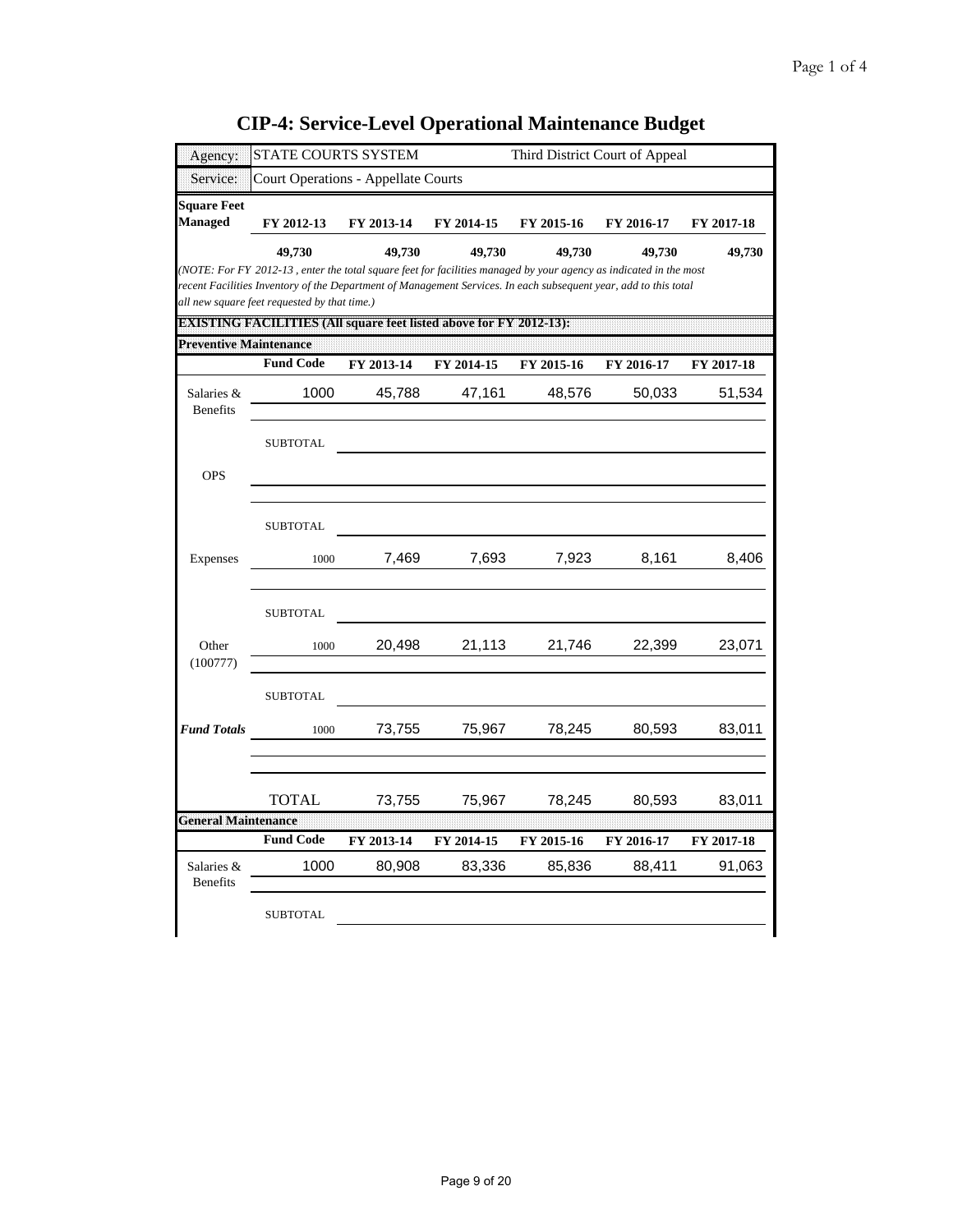| OPS                            |                  |            |            |            |            |            |
|--------------------------------|------------------|------------|------------|------------|------------|------------|
|                                |                  |            |            |            |            |            |
|                                | <b>SUBTOTAL</b>  |            |            |            |            |            |
| Expenses                       | 1000             | 14,267     | 14,695     | 15,135     | 15,589     | 16,057     |
|                                | ${\tt SUBTOTAL}$ |            |            |            |            |            |
| Other<br>(100777)              | 1000             | 35,785     | 36,859     | 37,965     | 39,104     | 40,277     |
|                                | <b>SUBTOTAL</b>  |            |            |            |            |            |
| <b>Fund Totals</b>             | 1000             | 130,960    | 134,889    | 138,936    | 143,104    | 147,397    |
|                                | <b>TOTAL</b>     | 130,960    | 134,889    | 138,936    | 143,104    | 147,397    |
| <b>Routine Operating Costs</b> |                  |            |            |            |            |            |
|                                | <b>Fund Code</b> | FY 2013-14 | FY 2014-15 | FY 2015-16 | FY 2016-17 | FY 2017-18 |
| Salaries &<br><b>Benefits</b>  |                  |            |            |            |            |            |
|                                | <b>SUBTOTAL</b>  |            |            |            |            |            |
| <b>OPS</b>                     |                  |            |            |            |            |            |
|                                | <b>SUBTOTAL</b>  |            |            |            |            |            |
| Expenses                       | 1000             | 81,312     | 83,752     | 86,264     | 88,852     | 91,518     |
|                                | <b>SUBTOTAL</b>  |            |            |            |            |            |
| Other<br>(specify)             |                  |            |            |            |            |            |
|                                | ${\tt SUBTOTAL}$ |            |            |            |            |            |
| <b>Fund Totals</b>             |                  | 81,312     | 83,752     | 86,264     | 88,852     | 91,518     |
|                                | <b>TOTAL</b>     | 81,312     | 83,752     | 86,264     | 88,852     | 91,518     |

**CIP-4: Service-Level Operational Maintenance Budget**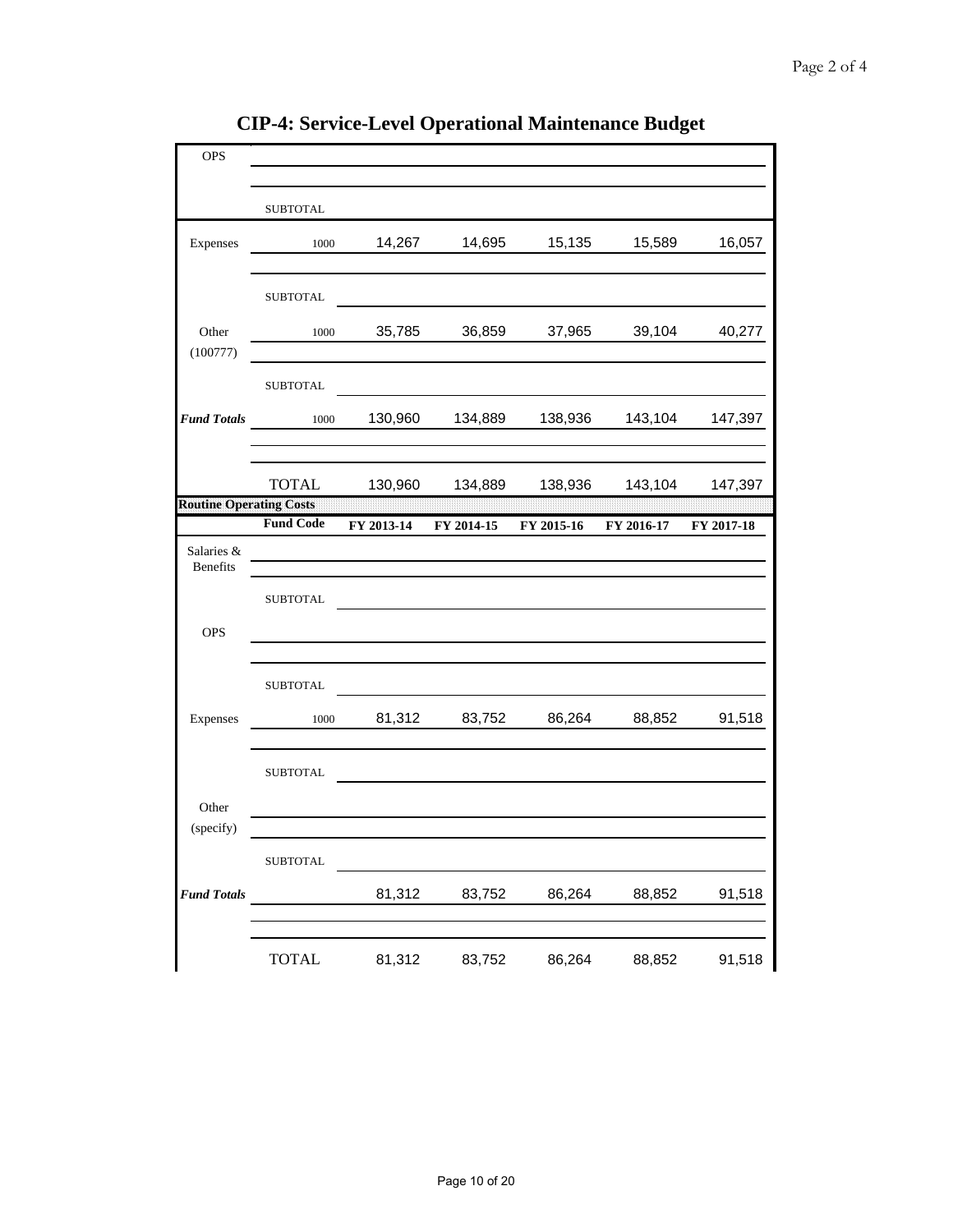| <b>Preventive Maintenance</b>          |                  |            |            |            |            |            |
|----------------------------------------|------------------|------------|------------|------------|------------|------------|
|                                        | <b>Fund Code</b> | FY 2013-14 | FY 2014-15 | FY 2015-16 | FY 2016-17 | FY 2017-18 |
| Salaries &<br><b>Benefits</b>          |                  |            |            |            |            |            |
|                                        | <b>SUBTOTAL</b>  |            |            |            |            |            |
| OPS                                    |                  |            |            |            |            |            |
|                                        | <b>SUBTOTAL</b>  |            |            |            |            |            |
| Expenses                               |                  |            |            |            |            |            |
|                                        | <b>SUBTOTAL</b>  |            |            |            |            |            |
| Other<br>(specify)                     |                  |            |            |            |            |            |
|                                        | <b>SUBTOTAL</b>  |            |            |            |            |            |
| <b>Fund Totals</b>                     |                  |            |            |            |            |            |
|                                        |                  |            |            |            |            |            |
|                                        |                  |            |            |            |            |            |
|                                        | <b>TOTAL</b>     |            |            |            |            |            |
|                                        | <b>Fund Code</b> | FY 2013-14 | FY 2014-15 | FY 2015-16 | FY 2016-17 | FY 2017-18 |
| Salaries &<br>Benefits                 |                  |            |            |            |            |            |
|                                        | ${\tt SUBTOTAL}$ |            |            |            |            |            |
| OPS                                    |                  |            |            |            |            |            |
|                                        | <b>SUBTOTAL</b>  |            |            |            |            |            |
| <b>General Maintenance</b><br>Expenses |                  |            |            |            |            |            |
|                                        | <b>SUBTOTAL</b>  |            |            |            |            |            |
| Other<br>(specify)                     |                  |            |            |            |            |            |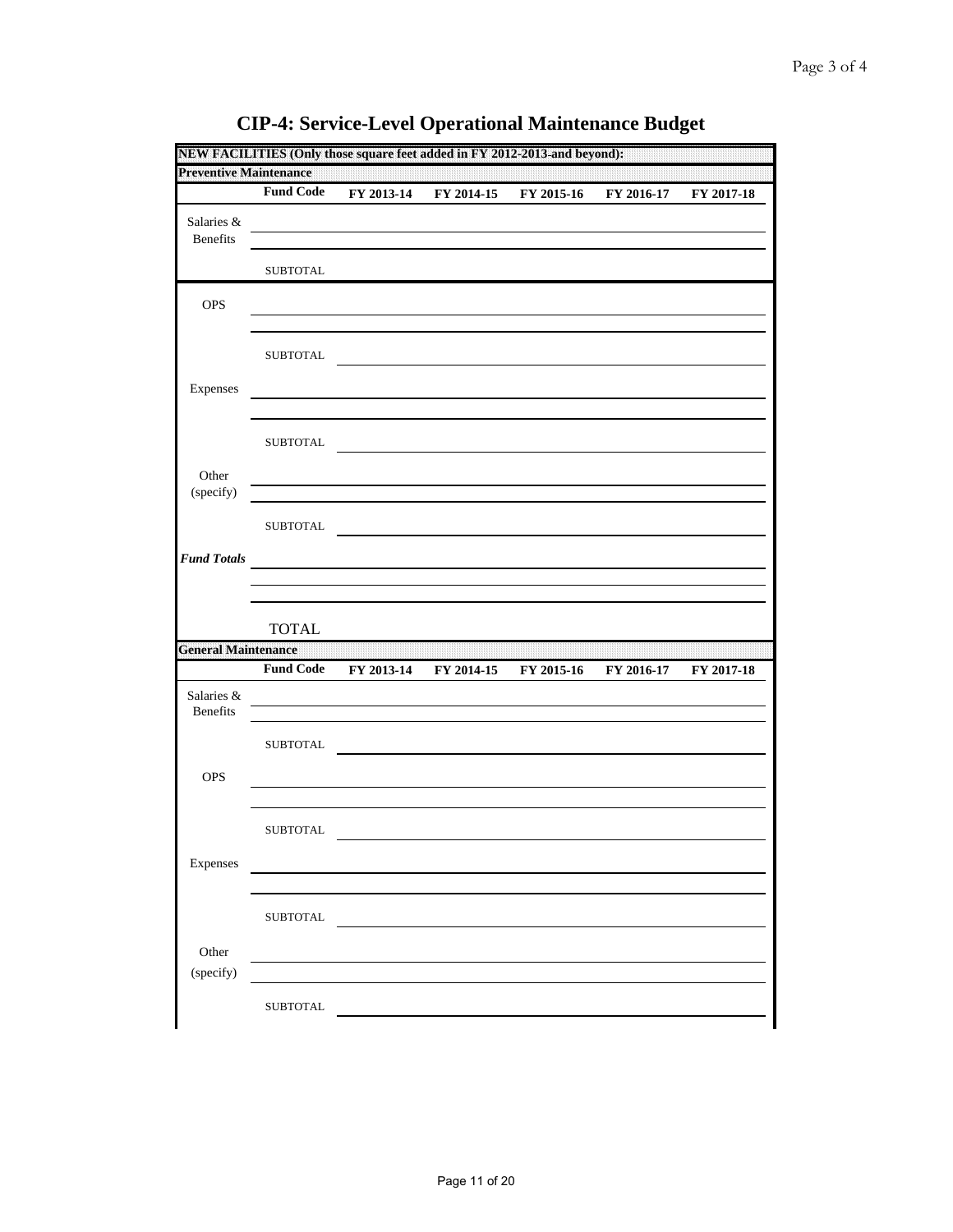| <b>Fund Totals</b>             |                  |  |                                             |            |
|--------------------------------|------------------|--|---------------------------------------------|------------|
|                                | <b>TOTAL</b>     |  |                                             |            |
| <b>Routine Operating Costs</b> |                  |  |                                             |            |
|                                | <b>Fund Code</b> |  | FY 2013-14 FY 2014-15 FY 2015-16 FY 2016-17 | FY 2017-18 |
| Salaries &<br><b>Benefits</b>  |                  |  |                                             |            |
|                                | <b>SUBTOTAL</b>  |  |                                             |            |
| <b>OPS</b>                     |                  |  |                                             |            |
|                                | <b>SUBTOTAL</b>  |  |                                             |            |
| Expenses                       |                  |  |                                             |            |
|                                | <b>SUBTOTAL</b>  |  |                                             |            |
| Other                          |                  |  |                                             |            |
| (specify)                      |                  |  |                                             |            |
|                                | <b>SUBTOTAL</b>  |  |                                             |            |
| <b>Fund Totals</b>             |                  |  |                                             |            |
|                                |                  |  |                                             |            |
|                                | <b>TOTAL</b>     |  |                                             |            |

**CIP-4: Service-Level Operational Maintenance Budget**

*Office of Policy and Budget - July 2012*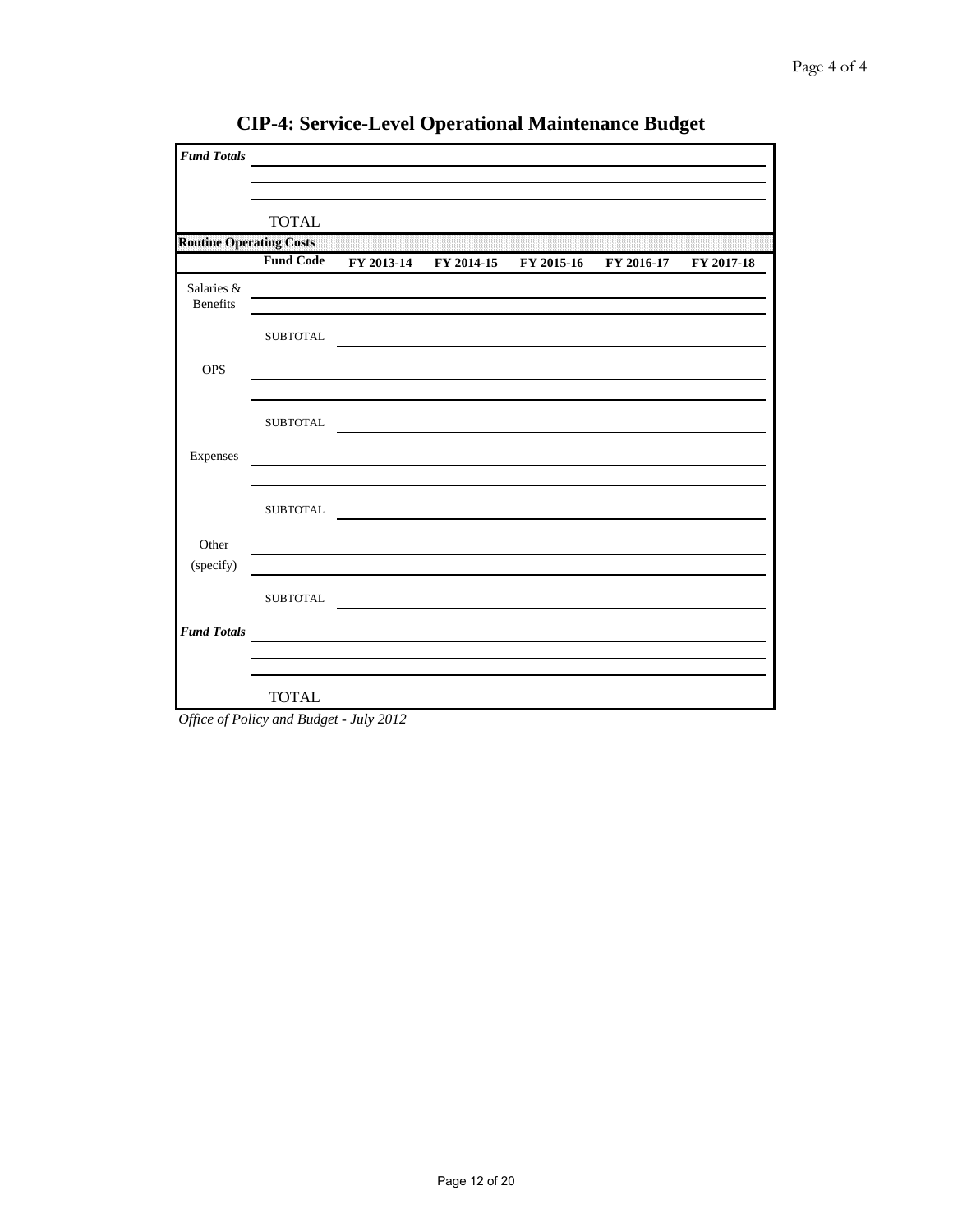| Agency:                              | STATE COURTS SYSTEM                                                                                                                                                                                                                                                                                                                                                    |            |                      | Fourth District Court of Appeal |                      |                      |
|--------------------------------------|------------------------------------------------------------------------------------------------------------------------------------------------------------------------------------------------------------------------------------------------------------------------------------------------------------------------------------------------------------------------|------------|----------------------|---------------------------------|----------------------|----------------------|
| Service:                             | <b>Court Operations - Appellate Courts</b>                                                                                                                                                                                                                                                                                                                             |            |                      |                                 |                      |                      |
| <b>Square Feet</b><br><b>Managed</b> | FY 2012-13                                                                                                                                                                                                                                                                                                                                                             | FY 2013-14 | FY 2014-15           | FY 2015-16                      | FY 2016-17           | FY 2017-18           |
|                                      | 39,000<br>(NOTE: For FY 2012-13, enter the total square feet for facilities managed by your agency as indicated in the most<br>recent Facilities Inventory of the Department of Management Services. In each subsequent year, add to this total<br>all new square feet requested by that time.)<br>DM SIN NGC MAO IB IN DSTAUS quare feed is to adove for A 720 PC 317 |            |                      |                                 |                      |                      |
| <b>Preventive Maintenance</b>        |                                                                                                                                                                                                                                                                                                                                                                        |            |                      |                                 |                      |                      |
|                                      | <b>Fund Code</b>                                                                                                                                                                                                                                                                                                                                                       | FY 2013-14 | FY 2014-15           | FY 2015-16                      | FY 2016-17           | FY 2017-18           |
| Salaries &<br><b>Benefits</b>        | 1000                                                                                                                                                                                                                                                                                                                                                                   | 47,100     | 49,455               | 51,928                          | 54,524               | 57,250               |
|                                      | <b>SUBTOTAL</b>                                                                                                                                                                                                                                                                                                                                                        |            |                      |                                 |                      |                      |
| <b>OPS</b>                           |                                                                                                                                                                                                                                                                                                                                                                        |            |                      |                                 |                      |                      |
|                                      | <b>SUBTOTAL</b>                                                                                                                                                                                                                                                                                                                                                        |            |                      |                                 |                      |                      |
| Expenses                             |                                                                                                                                                                                                                                                                                                                                                                        | 19,000     | 19,950               | 20,948                          | 21,995               | 23,095               |
|                                      | <b>SUBTOTAL</b>                                                                                                                                                                                                                                                                                                                                                        |            |                      |                                 |                      |                      |
| Other<br>(specify)                   |                                                                                                                                                                                                                                                                                                                                                                        |            |                      |                                 |                      |                      |
|                                      | <b>SUBTOTAL</b>                                                                                                                                                                                                                                                                                                                                                        |            |                      |                                 |                      |                      |
| <b>Fund Totals</b>                   | 1000                                                                                                                                                                                                                                                                                                                                                                   | 66,100     | 69,405               | 72,876                          | 76,519               | 80,345               |
|                                      | <b>TOTAL</b>                                                                                                                                                                                                                                                                                                                                                           | 66,100     | 69,405               | 72,876                          | 78,519               | 80,345               |
| <b>General Maintenance</b>           | <b>Fund Code</b>                                                                                                                                                                                                                                                                                                                                                       | FY 2013-14 |                      |                                 |                      |                      |
| Salaries &<br><b>Benefits</b>        | 1000                                                                                                                                                                                                                                                                                                                                                                   | 47,100     | FY 2014-15<br>49,455 | FY 2015-16<br>51,928            | FY 2016-17<br>54,524 | FY 2017-18<br>57,250 |
|                                      | <b>SUBTOTAL</b>                                                                                                                                                                                                                                                                                                                                                        |            |                      |                                 |                      |                      |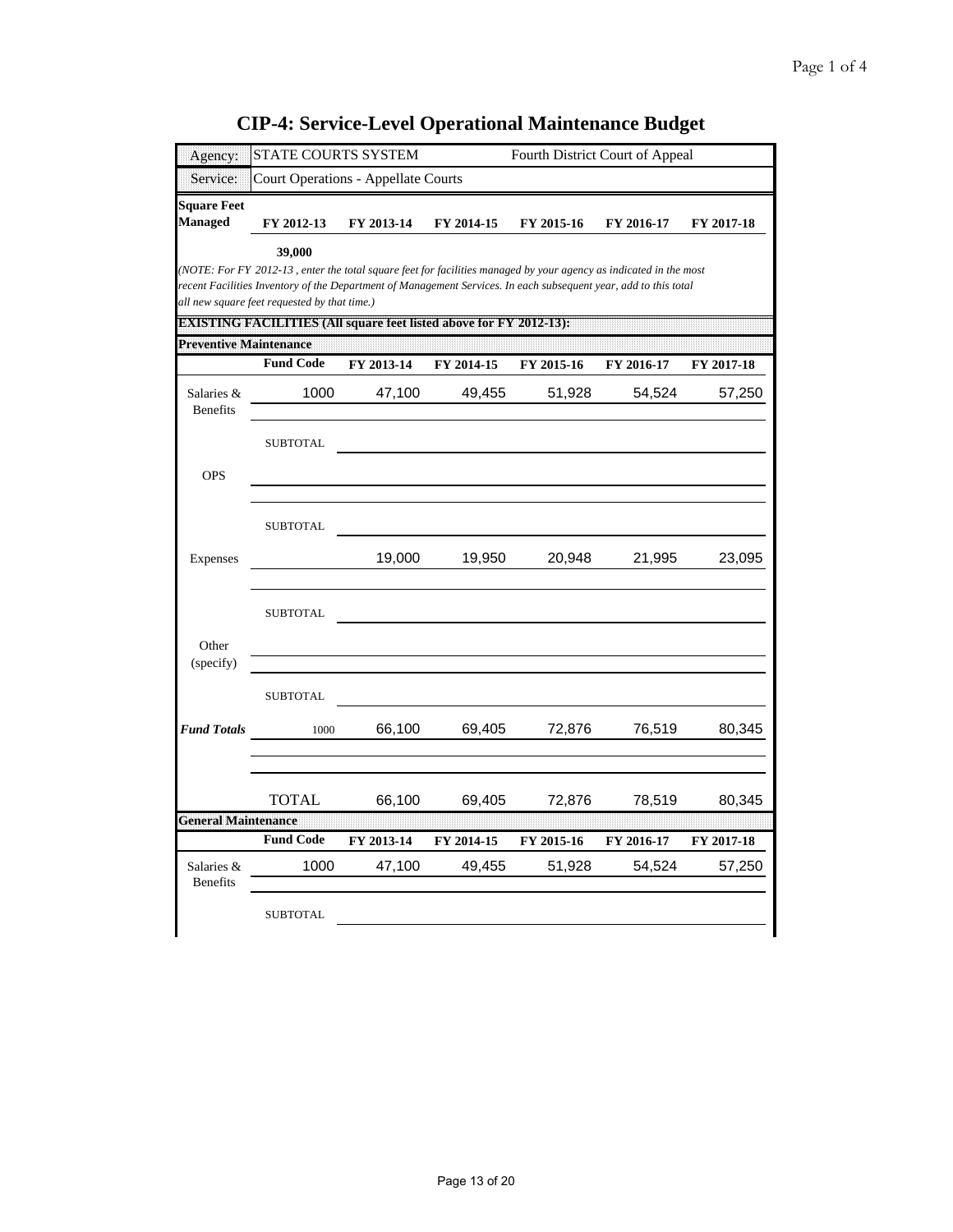| <b>OPS</b>                     |                  |            |            |            |            |            |
|--------------------------------|------------------|------------|------------|------------|------------|------------|
|                                |                  |            |            |            |            |            |
|                                | <b>SUBTOTAL</b>  |            |            |            |            |            |
| Expenses                       |                  | 18,500     | 21,000     | 23,500     | 26,000     | 28,500     |
|                                |                  |            |            |            |            |            |
|                                | <b>SUBTOTAL</b>  |            |            |            |            |            |
| Other<br>(specify)             |                  |            |            |            |            |            |
|                                | <b>SUBTOTAL</b>  |            |            |            |            |            |
| <b>Fund Totals</b>             | $1000\,$         | 65,600     | 70,455     | 75,428     | 80,524     | 85,750     |
|                                |                  |            |            |            |            |            |
|                                | <b>TOTAL</b>     | 65,600     | 70,455     | 75,428     | 80,524     | 85,750     |
| <b>Routine Operating Costs</b> |                  |            |            |            |            |            |
|                                | <b>Fund Code</b> | FY 2013-14 | FY 2014-15 | FY 2015-16 | FY 2016-17 | FY 2017-18 |
| Salaries &<br>Benefits         | 1000             |            |            |            |            |            |
|                                | <b>SUBTOTAL</b>  |            |            |            |            |            |
| <b>OPS</b>                     |                  |            |            |            |            |            |
|                                |                  |            |            |            |            |            |
|                                | <b>SUBTOTAL</b>  |            |            |            |            |            |
| Expenses                       |                  | 115,000    | 129,000    | 144,000    | 161,000    | 178,000    |
|                                |                  |            |            |            |            |            |
|                                | <b>SUBTOTAL</b>  |            |            |            |            |            |
| Other                          |                  |            |            |            |            |            |
| (specify)                      |                  |            |            |            |            |            |
|                                | SUBTOTAL         |            |            |            |            |            |
| <b>Fund Totals</b>             | 1000             | 115,000    | 129,000    | 144,000    | 161,000    | 178,000    |
|                                |                  |            |            |            |            |            |
|                                | <b>TOTAL</b>     | 115,000    | 129,000    | 144,000    | 161,000    | 178,000    |

**CIP-4: Service-Level Operational Maintenance Budget**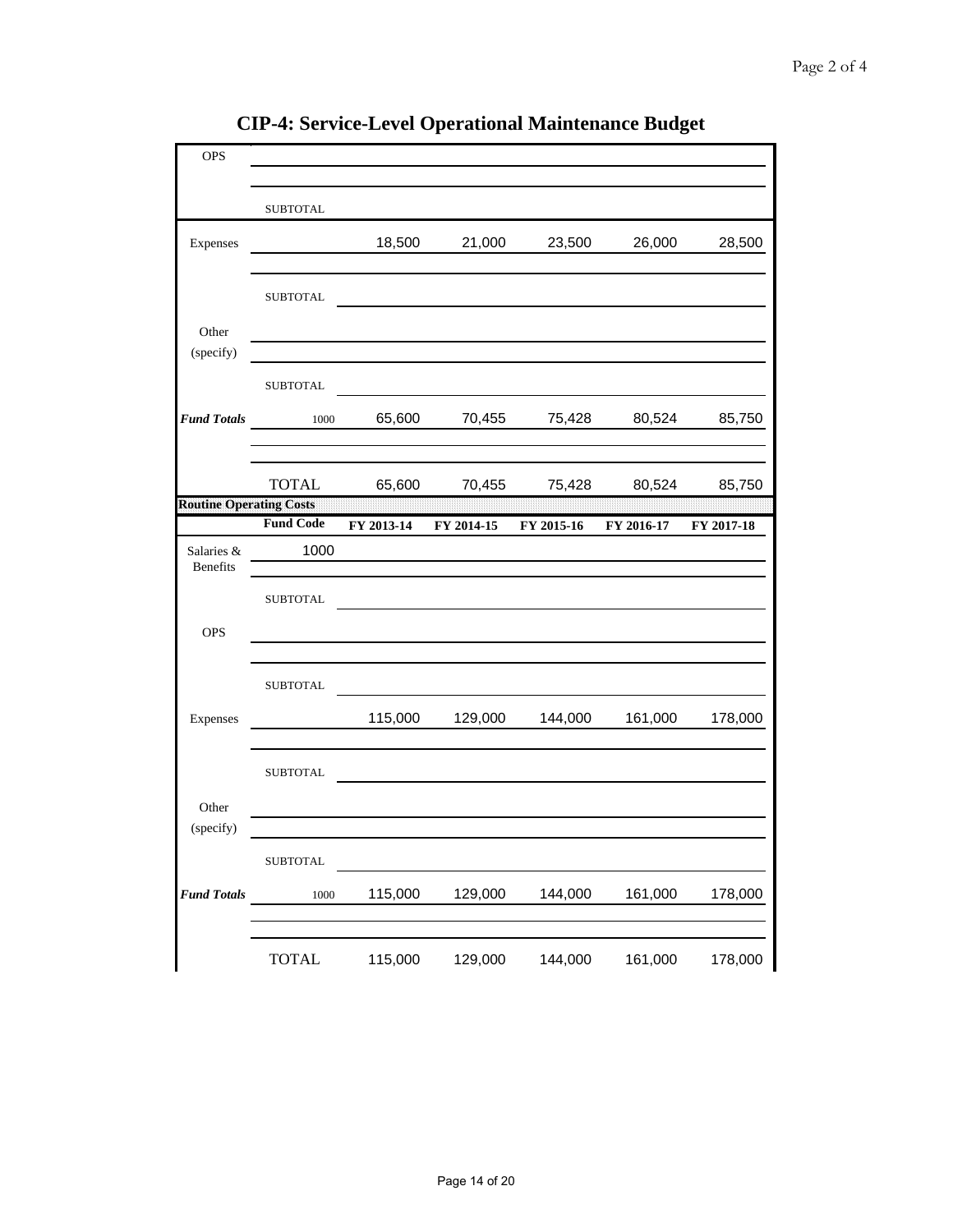| <b>Preventive Maintenance</b> |                  |            |            |            |            |            |
|-------------------------------|------------------|------------|------------|------------|------------|------------|
|                               | <b>Fund Code</b> | FY 2013-14 | FY 2014-15 | FY 2015-16 | FY 2016-17 | FY 2017-18 |
| Salaries &<br><b>Benefits</b> |                  |            |            |            |            |            |
|                               | <b>SUBTOTAL</b>  |            |            |            |            |            |
| OPS                           |                  |            |            |            |            |            |
|                               | <b>SUBTOTAL</b>  |            |            |            |            |            |
| Expenses                      |                  |            |            |            |            |            |
|                               | <b>SUBTOTAL</b>  |            |            |            |            |            |
| Other<br>(specify)            |                  |            |            |            |            |            |
|                               | <b>SUBTOTAL</b>  |            |            |            |            |            |
| <b>Fund Totals</b>            |                  |            |            |            |            |            |
|                               |                  |            |            |            |            |            |
|                               |                  |            |            |            |            |            |
|                               | <b>TOTAL</b>     |            |            |            |            |            |
|                               | <b>Fund Code</b> | FY 2013-14 | FY 2014-15 | FY 2015-16 | FY 2016-17 | FY 2017-18 |
| Salaries &<br>Benefits        |                  |            |            |            |            |            |
|                               | ${\tt SUBTOTAL}$ |            |            |            |            |            |
| OPS                           |                  |            |            |            |            |            |
| <b>General Maintenance</b>    | <b>SUBTOTAL</b>  |            |            |            |            |            |
| Expenses                      |                  |            |            |            |            |            |
|                               | <b>SUBTOTAL</b>  |            |            |            |            |            |
| Other<br>(specify)            |                  |            |            |            |            |            |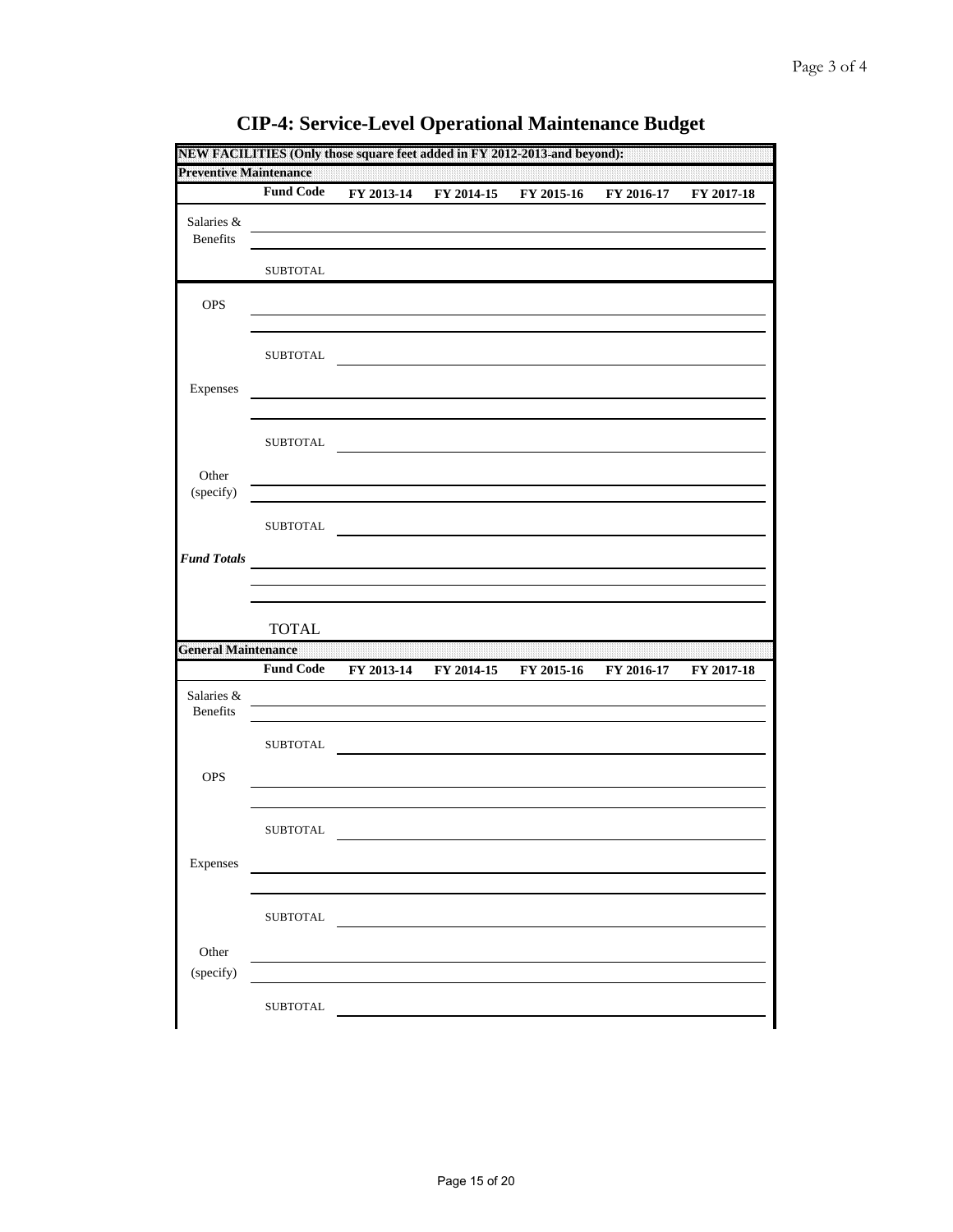| <b>Fund Totals</b>             |                  |  |                                             |            |
|--------------------------------|------------------|--|---------------------------------------------|------------|
|                                | <b>TOTAL</b>     |  |                                             |            |
| <b>Routine Operating Costs</b> |                  |  |                                             |            |
|                                | <b>Fund Code</b> |  | FY 2013-14 FY 2014-15 FY 2015-16 FY 2016-17 | FY 2017-18 |
| Salaries &<br>Benefits         |                  |  |                                             |            |
|                                | <b>SUBTOTAL</b>  |  |                                             |            |
| <b>OPS</b>                     |                  |  |                                             |            |
|                                | <b>SUBTOTAL</b>  |  |                                             |            |
| Expenses                       |                  |  |                                             |            |
|                                | <b>SUBTOTAL</b>  |  |                                             |            |
| Other                          |                  |  |                                             |            |
| (specify)                      |                  |  |                                             |            |
|                                | <b>SUBTOTAL</b>  |  |                                             |            |
| <b>Fund Totals</b>             |                  |  |                                             |            |
|                                |                  |  |                                             |            |
|                                | <b>TOTAL</b>     |  |                                             |            |

**CIP-4: Service-Level Operational Maintenance Budget**

*Office of Policy and Budget - July 2012*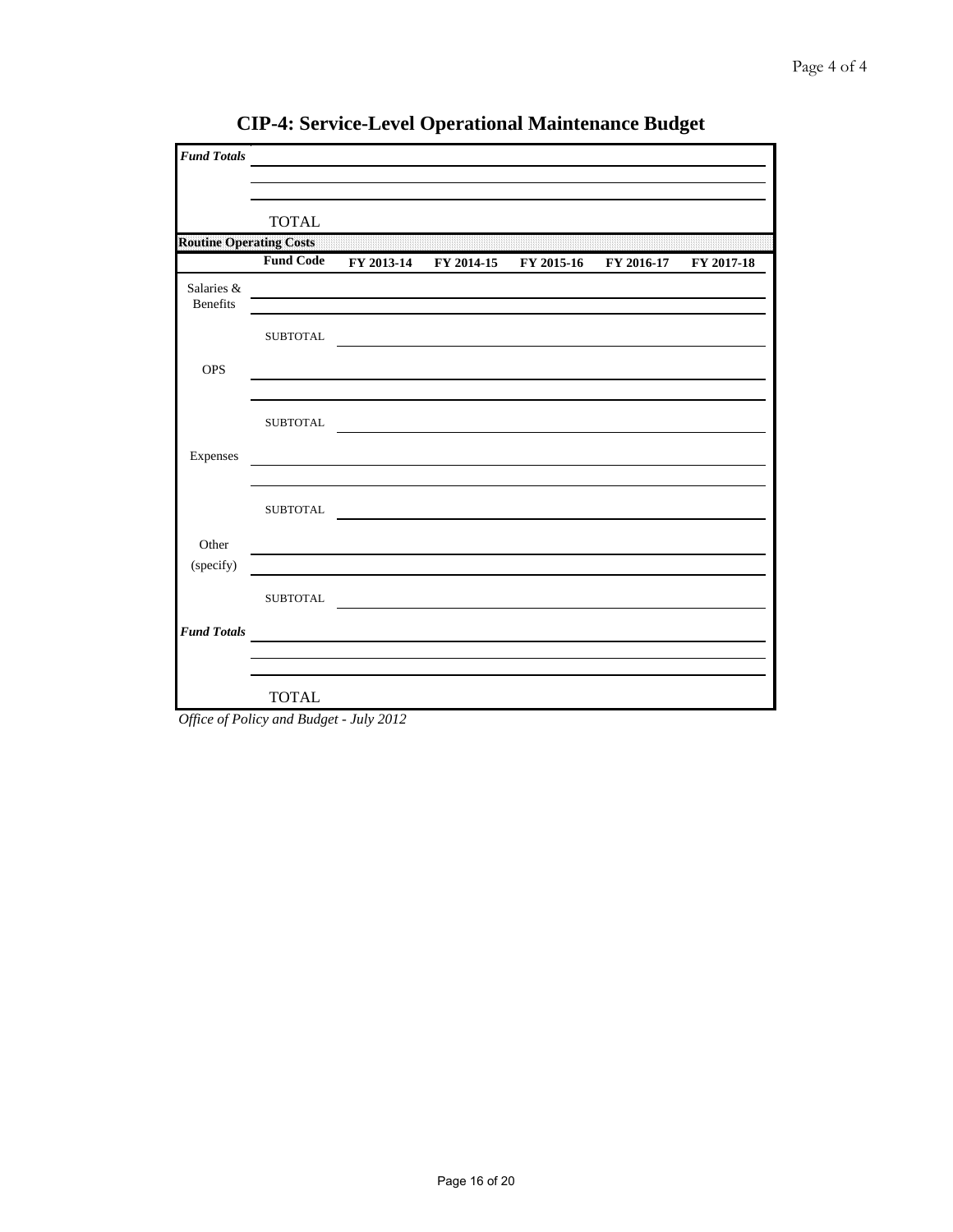| Agency:                              | STATE COURTS SYSTEM                                                                                                                                                                                                                                                                   |            |            | Fifth District Court of Appeal |            |            |
|--------------------------------------|---------------------------------------------------------------------------------------------------------------------------------------------------------------------------------------------------------------------------------------------------------------------------------------|------------|------------|--------------------------------|------------|------------|
| Service:                             | <b>Court Operations - Appellate Courts</b>                                                                                                                                                                                                                                            |            |            |                                |            |            |
| <b>Square Feet</b><br><b>Managed</b> | FY 2012-13                                                                                                                                                                                                                                                                            | FY 2013-14 | FY 2014-15 | FY 2015-16                     | FY 2016-17 | FY 2017-18 |
|                                      | 59,000                                                                                                                                                                                                                                                                                | 59,000     | 59,000     | 59,000                         | 59,000     | 59,000     |
|                                      | (NOTE: For FY 2012-13, enter the total square feet for facilities managed by your agency as indicated in the most<br>recent Facilities Inventory of the Department of Management Services. In each subsequent year, add to this total<br>all new square feet requested by that time.) |            |            |                                |            |            |
|                                      | DM STI NG 18 WAS LETER TO BE A SERVED AND A CHARGE OF A STREET OF A MEAN PARTS.                                                                                                                                                                                                       |            |            |                                |            |            |
| <b>Preventive Maintenance</b>        | <b>Fund Code</b>                                                                                                                                                                                                                                                                      | FY 2013-14 | FY 2014-15 | FY 2015-16                     | FY 2016-17 | FY 2017-18 |
| Salaries &<br><b>Benefits</b>        | 1000                                                                                                                                                                                                                                                                                  | 45,645     | 47,927     | 50,324                         | 52,840     | 55,482     |
|                                      | <b>SUBTOTAL</b>                                                                                                                                                                                                                                                                       |            |            |                                |            |            |
| <b>OPS</b>                           |                                                                                                                                                                                                                                                                                       |            |            |                                |            |            |
|                                      | <b>SUBTOTAL</b>                                                                                                                                                                                                                                                                       |            |            |                                |            |            |
| Expenses                             | 1000                                                                                                                                                                                                                                                                                  | 42,755     | 44,893     | 47,138                         | 49,495     | 51,970     |
| Other                                | <b>SUBTOTAL</b>                                                                                                                                                                                                                                                                       |            |            |                                |            |            |
| (specify)                            |                                                                                                                                                                                                                                                                                       |            |            |                                |            |            |
|                                      | <b>SUBTOTAL</b>                                                                                                                                                                                                                                                                       |            |            |                                |            |            |
| <b>Fund Totals</b>                   | 1000                                                                                                                                                                                                                                                                                  | 88,400     | 92,820     | 97,462                         | 102,335    | 107,452    |
|                                      | TOTAL                                                                                                                                                                                                                                                                                 | 88,400     | 92,820     | 97,462                         | 102,335    | 107,452    |
| <b>General Maintenance</b>           | <b>Fund Code</b>                                                                                                                                                                                                                                                                      |            |            |                                |            |            |
| Salaries &<br><b>Benefits</b>        |                                                                                                                                                                                                                                                                                       | FY 2013-14 | FY 2014-15 | FY 2015-16                     | FY 2016-17 | FY 2017-18 |
|                                      | <b>SUBTOTAL</b>                                                                                                                                                                                                                                                                       |            |            |                                |            |            |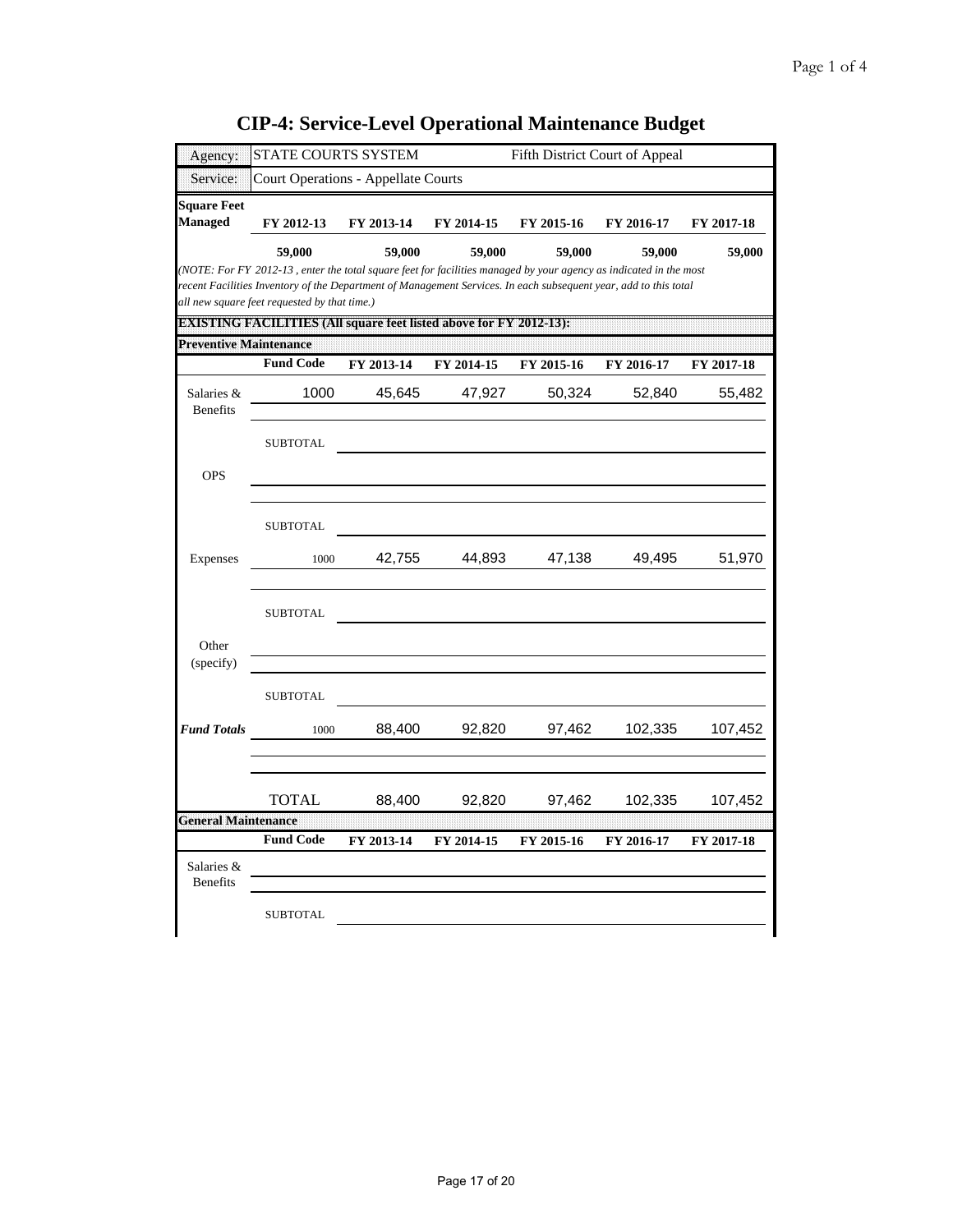| <b>OPS</b>                     |                  |            |            |            | ъ          |            |
|--------------------------------|------------------|------------|------------|------------|------------|------------|
|                                |                  |            |            |            |            |            |
|                                | <b>SUBTOTAL</b>  |            |            |            |            |            |
|                                |                  |            |            |            |            |            |
| Expenses                       | 1000             | 39,820     | 41,811     | 43,902     | 46,097     | 48,402     |
|                                |                  |            |            |            |            |            |
|                                | <b>SUBTOTAL</b>  |            |            |            |            |            |
| Other                          | 1000             | 49,547     | 52,024     | 54,626     | 57,357     | 60,225     |
| (100777)                       |                  |            |            |            |            |            |
|                                | ${\tt SUBTOTAL}$ |            |            |            |            |            |
| <b>Fund Totals</b>             | 1000             | 89,367     | 93,835     | 98,528     | 103,454    | 108,627    |
|                                |                  |            |            |            |            |            |
|                                | <b>TOTAL</b>     | 89,367     | 93,835     | 98,528     | 103,454    | 108,627    |
| <b>Routine Operating Costs</b> |                  |            |            |            |            |            |
|                                | <b>Fund Code</b> | FY 2013-14 | FY 2014-15 | FY 2015-16 | FY 2016-17 | FY 2017-18 |
| Salaries &<br>Benefits         | 1000             | 133,122    | 139,778    | 146,767    | 154,106    | 161,811    |
|                                |                  |            |            |            |            |            |
|                                | <b>SUBTOTAL</b>  |            |            |            |            |            |
| <b>OPS</b>                     |                  |            |            |            |            |            |
|                                |                  |            |            |            |            |            |
|                                | <b>SUBTOTAL</b>  |            |            |            |            |            |
| Expenses                       | 1000             | 101,081    | 106,135    | 111,442    | 117,014    | 122,865    |
|                                |                  |            |            |            |            |            |
|                                | <b>SUBTOTAL</b>  |            |            |            |            |            |
| Other                          |                  |            |            |            |            |            |
| (specify)                      |                  |            |            |            |            |            |
|                                | <b>SUBTOTAL</b>  |            |            |            |            |            |
| <b>Fund Totals</b>             |                  | 234,203    | 245,913    | 258,209    | 271,120    | 284,676    |
|                                |                  |            |            |            |            |            |
|                                | <b>TOTAL</b>     | 234,203    | 245,913    | 258,209    | 271,120    | 284,676    |

**CIP-4: Service-Level Operational Maintenance Budget**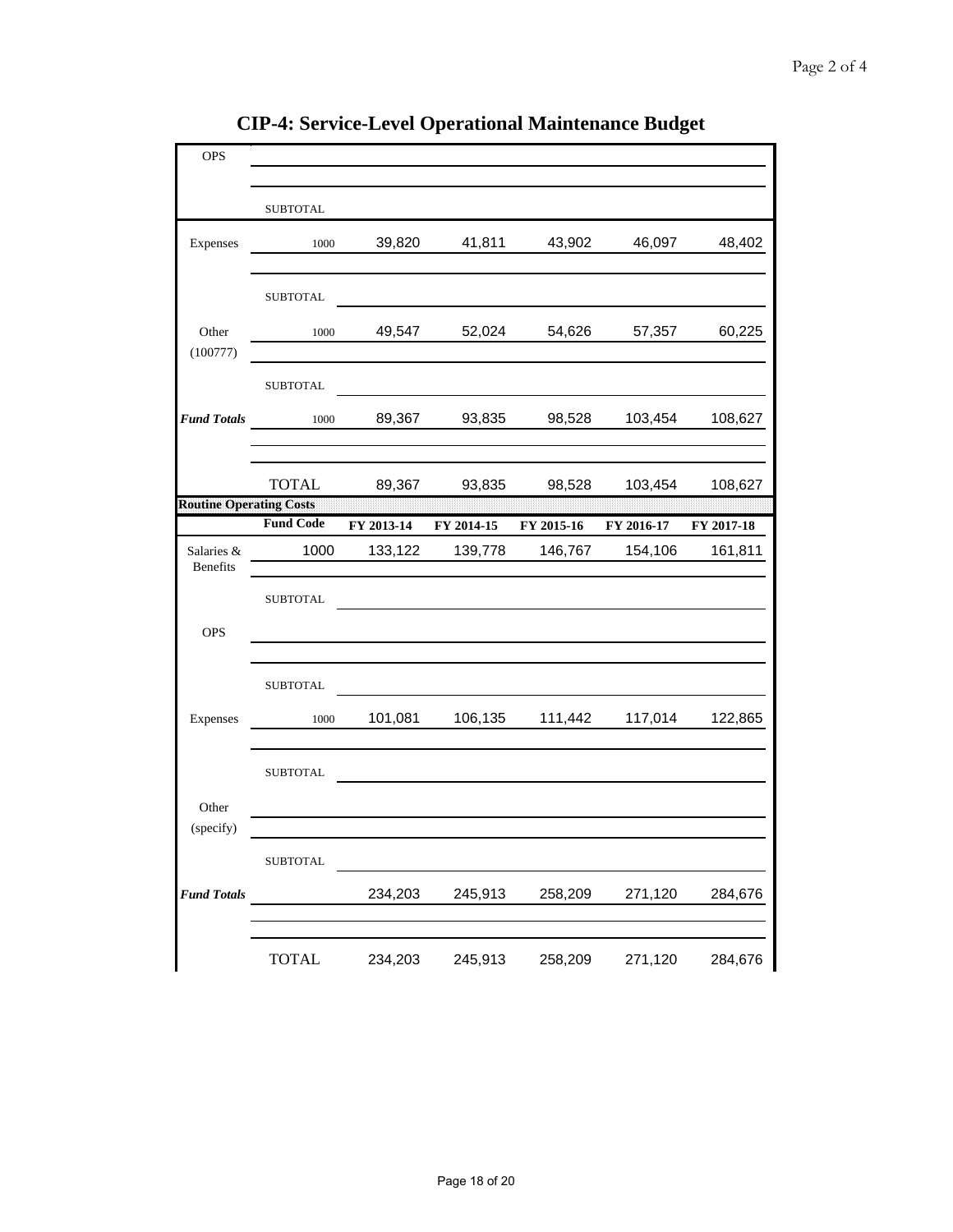| <b>Preventive Maintenance</b> |                  |            |            |            |            |            |
|-------------------------------|------------------|------------|------------|------------|------------|------------|
|                               | <b>Fund Code</b> | FY 2013-14 | FY 2014-15 | FY 2015-16 | FY 2016-17 | FY 2017-18 |
| Salaries &<br><b>Benefits</b> |                  |            |            |            |            |            |
|                               | <b>SUBTOTAL</b>  |            |            |            |            |            |
| OPS                           |                  |            |            |            |            |            |
|                               | <b>SUBTOTAL</b>  |            |            |            |            |            |
| Expenses                      |                  |            |            |            |            |            |
|                               | <b>SUBTOTAL</b>  |            |            |            |            |            |
| Other<br>(specify)            |                  |            |            |            |            |            |
|                               | <b>SUBTOTAL</b>  |            |            |            |            |            |
| <b>Fund Totals</b>            |                  |            |            |            |            |            |
|                               |                  |            |            |            |            |            |
|                               |                  |            |            |            |            |            |
|                               | <b>TOTAL</b>     |            |            |            |            |            |
|                               | <b>Fund Code</b> | FY 2013-14 | FY 2014-15 | FY 2015-16 | FY 2016-17 | FY 2017-18 |
| Salaries &<br>Benefits        |                  |            |            |            |            |            |
|                               | <b>SUBTOTAL</b>  |            |            |            |            |            |
| OPS                           |                  |            |            |            |            |            |
| <b>General Maintenance</b>    | <b>SUBTOTAL</b>  |            |            |            |            |            |
| Expenses                      |                  |            |            |            |            |            |
|                               | <b>SUBTOTAL</b>  |            |            |            |            |            |
| Other<br>(specify)            |                  |            |            |            |            |            |